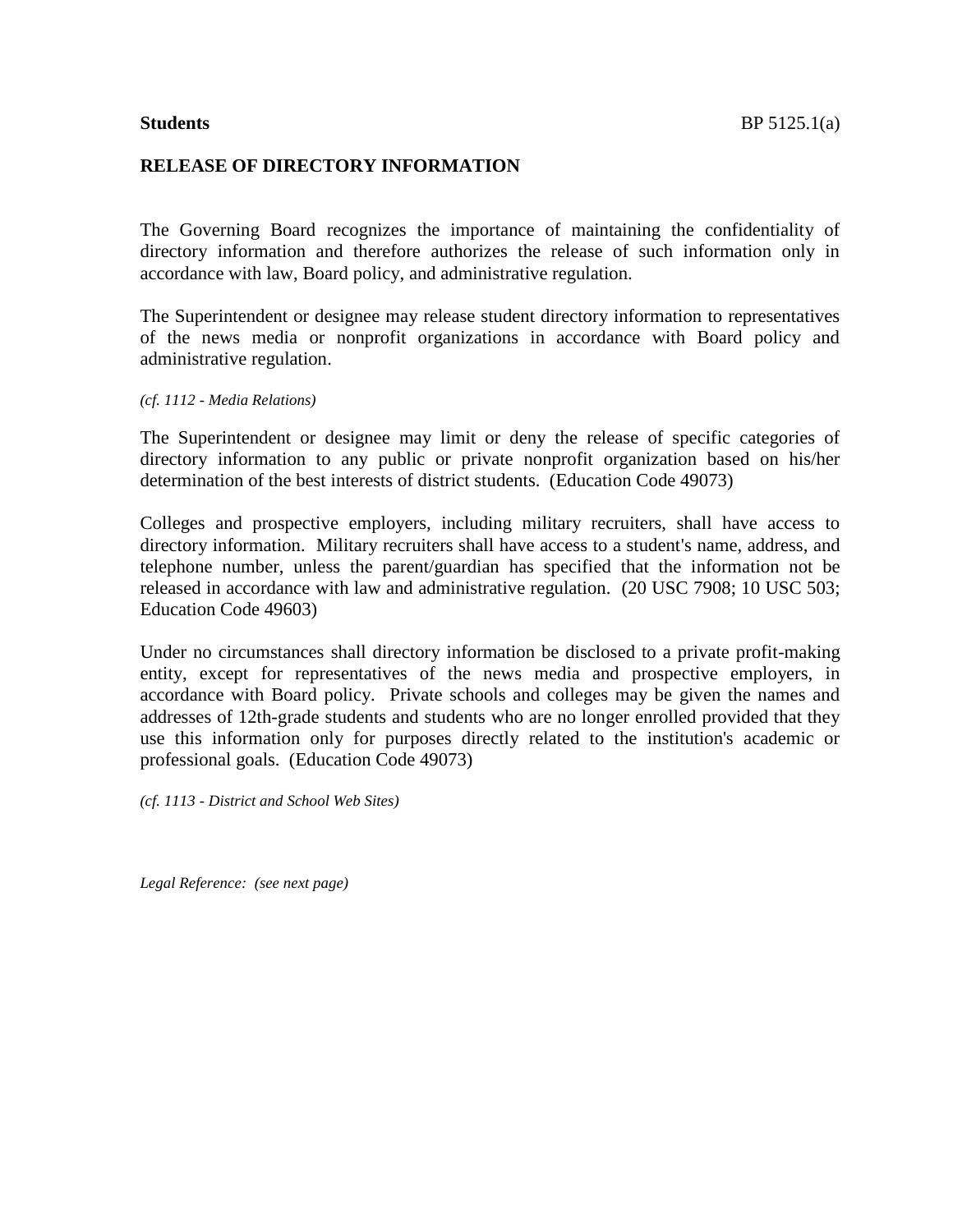## **RELEASE OF DIRECTORY INFORMATION** (continued)

#### *Legal Reference:*

*EDUCATION CODE 49061 Definitions 49063 Notification of parents of their rights 49073 Release of directory information 49073.5 Directory information; military representatives; telephone numbers 49603 Public high schools; military recruiting UNITED STATES CODE, TITLE 10 503 Military recruiter access to directory information UNITED STATES CODE, TITLE 20 1232g Family Educational Rights and Privacy Act 7908 Armed forces recruiter access to students and student recruiting information UNITED STATES CODE, TITLE 42 11434a McKinney-Vento Homeless Assistance Act; definitions CODE OF FEDERAL REGULATIONS, TITLE 34 99.1-99.67 Family Educational Rights and Privacy*

*Management Resources:*

*U.S. DEPARTMENT OF EDUCATION GUIDANCE Access to High School Students and Information on Students by Military Recruiters, 2002 WEB SITES U.S. Department of Education, Family Policy Compliance Office:* 

*http://www.ed.gov/policy/gen/guid/fpco/index.html*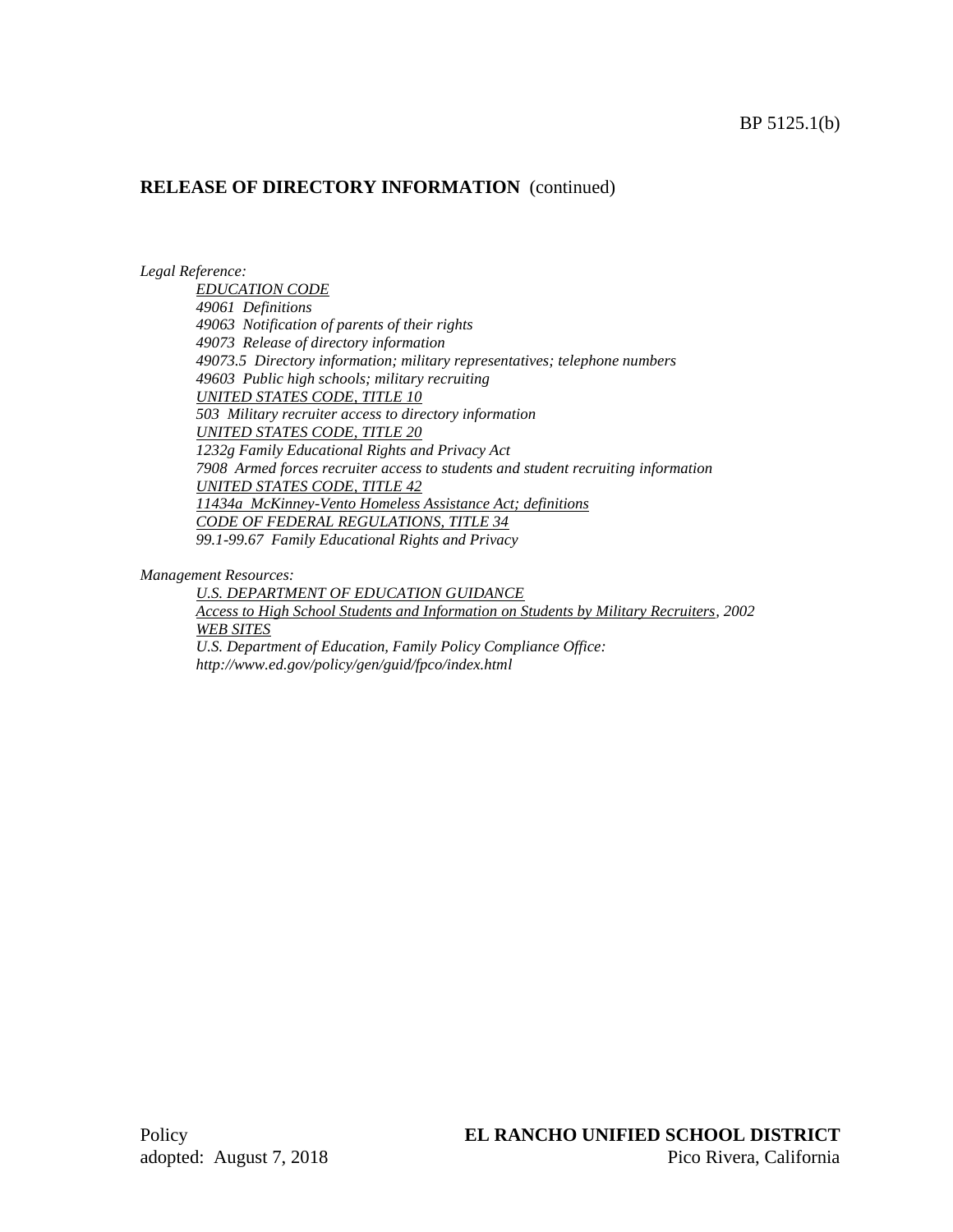## **RELEASE OF DIRECTORY INFORMATION**

## **Definition**

*Directory information* means information contained in a student record that would not generally be considered harmful or an invasion of privacy if disclosed. Such student information includes: (Education Code 49061; 20 USC 1232g; 34 CFR 99.3)

- 1. Name
- 2. Address
- 3. Telephone number
- 4. Email address
- 5. Date of birth
- 6. Major field of study
- 7. Participation record in officially recognized activities and sports
- 8. Weight and height of athletic team members
- 9. Dates of attendance
- 10. Degrees and awards received
- 11. Most recent previous school attended

*(cf. 1113 - District and School Web Sites) (cf. 1114 - District-Sponsored Social Media)*

*Directory information* does not include a student's social security number or student identification number. However, directory information may include a student identification number, user identification, or other personal identifier used by the student for purposes of accessing or communicating in electronic systems provided that the identifier cannot be used to gain access to education records except when used in conjunction with a personal identification number, password, or other factor known or possessed only by the authorized user. (34 CFR 99.3)

### **Notification to Parents/Guardians**

At the beginning of each school year, all parents/guardians shall be notified as to the categories of directory information the district plans to release and the recipients of the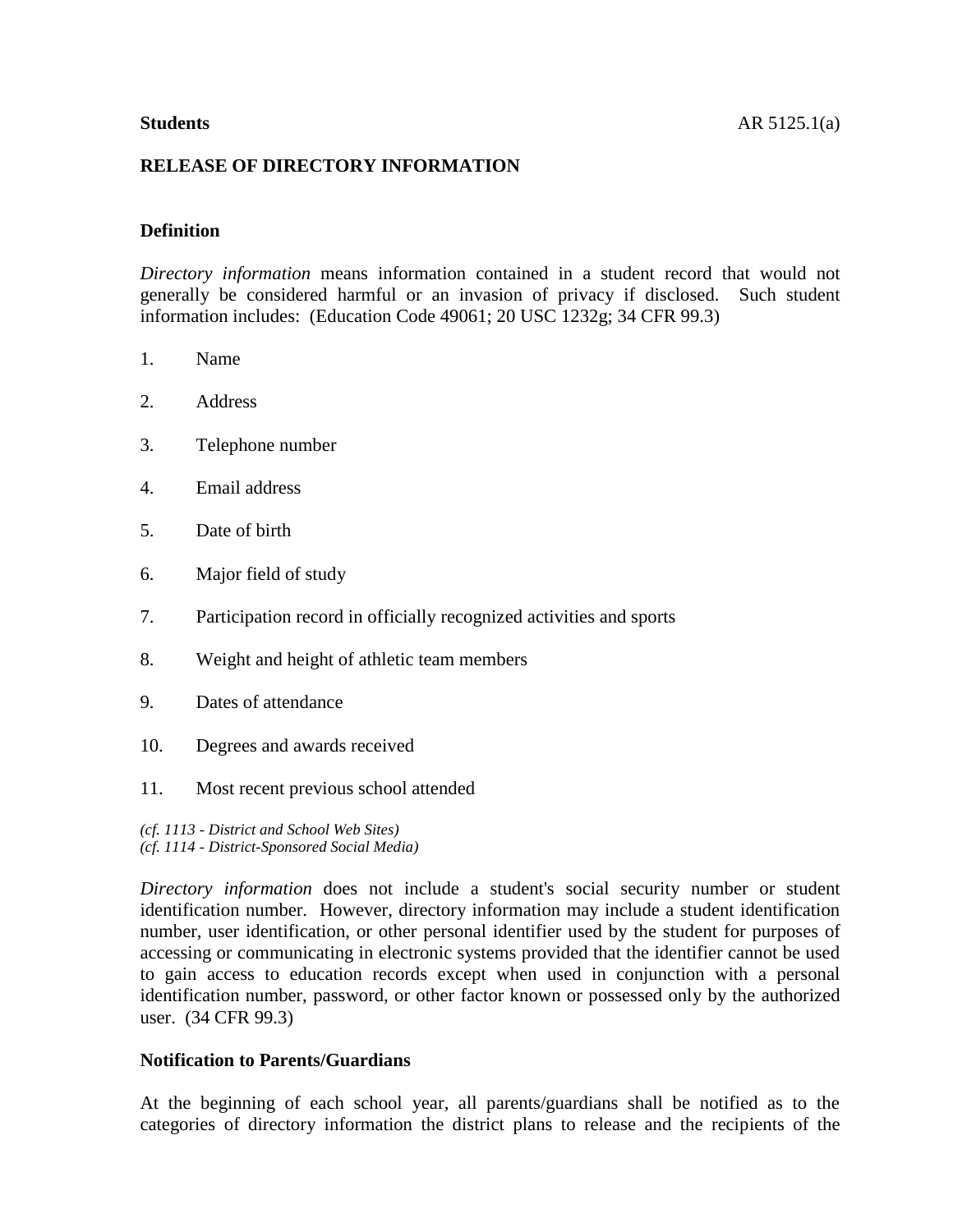# **RELEASE OF DIRECTORY INFORMATION** (continued)

information. The notification shall also inform parents/guardians of their right to refuse to let the district designate any or all types of information as directory information and the period of time within which a parent/guardian must notify the district in writing that he/she does not want a certain category of information designated as directory information. (Education Code 49063, 49073; 20 USC 1232g; 34 CFR 99.37)

*(cf. 5125 - Student Records) (cf. 5145.6 - Parental Notifications)*

The Superintendent or designee shall notify parents/guardians that they may request that the district not release the name, address, and telephone number of their child to military recruiters, employers, or institutions of higher education without prior written consent. (20 USC 7908)

## **Parent/Guardian Consent**

No directory information of a student identified as a homeless child or youth as defined in 42 USC 11434a shall be released, unless the parent/guardian, or the student if he/she is 18 years old, has provided written consent that directory information may be released. For any other student, directory information shall not be released if his/her parent/guardian notifies the district in writing that such information not be disclosed without the parent/guardian's prior consent. (Education Code 49073; 20 USC 1232g, 7908)

*(cf. 4119.23/4219.23/4319.23 - Unauthorized Release of Confidential/Privileged Information) (cf. 9011 - Disclosure of Confidential/Privileged Information)*

For a former student, the district shall continue to honor any valid request to opt out of the disclosure of directory information made while the student was in attendance at the district, unless the opt-out request has been rescinded. (34 CFR 99.37)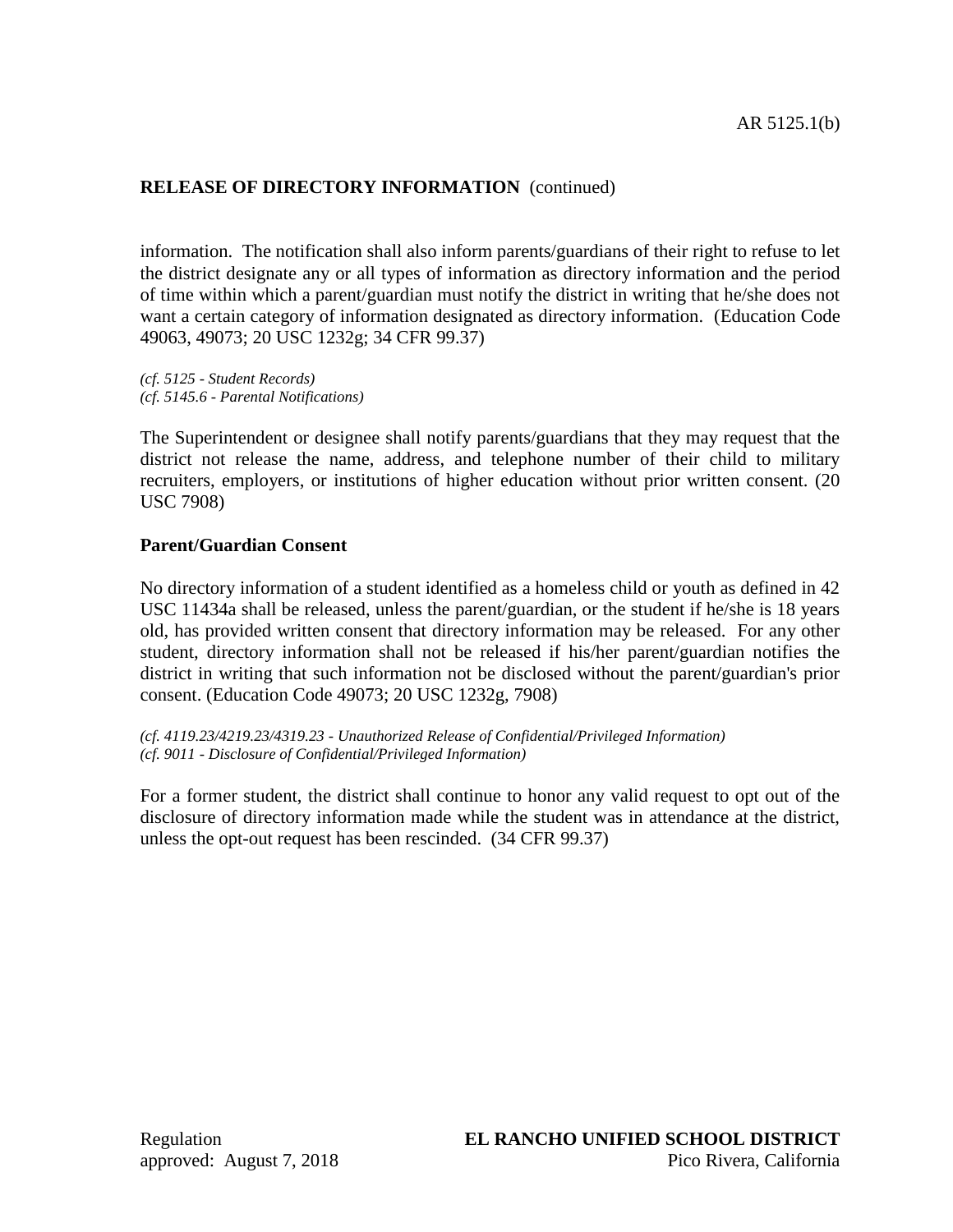## **RELEASE OF DIRECTORY INFORMATION**

## **PARENT/GUARDIAN NOTICE RELEASE OF DIRECTORY INFORMATION**

The Family Educational Rights and Privacy Act (FERPA), a federal law, requires that El Rancho Unified School District, with certain exceptions, obtain your written consent prior to the disclosure of personally identifiable information from your child's education records. However, the district may disclose appropriately designated "directory information" without written consent, unless you have advised the district to the contrary in accordance with district procedures. The primary purpose of directory information is to allow the district to include this type of information from your child's education records in certain school and/or district publications. Examples include:

- a playbill, showing your child's role in a drama production
- the annual yearbook
- honor roll or other recognition lists
- graduation programs
- sports activity sheets, such as for wrestling, showing weight and height of team members

Directory information, which is information that is generally not considered harmful or an invasion of privacy if released, can also be disclosed to outside organizations without a parent/guardian's prior written consent. Outside organizations include, but are not limited to, companies that manufacture class rings or publish yearbooks. In addition, two federal laws require districts receiving assistance under the Elementary and Secondary Education Act of 1965 (ESEA) to provide military recruiters, upon request, with students' names, addresses, and telephone listings, unless parents/guardians have advised the district that they do not want their child's information disclosed without their prior written consent.

If you do not want the district to disclose directory information from your child's education records without your prior written consent, you must notify the district in writing within 30 days of the start of the academic school year. The district has designated the following information as directory information:

- 1. Name
- 2. Address
- 3. Telephone number
- 4. Email address
- 5. Date of birth
- 6. Major field of study